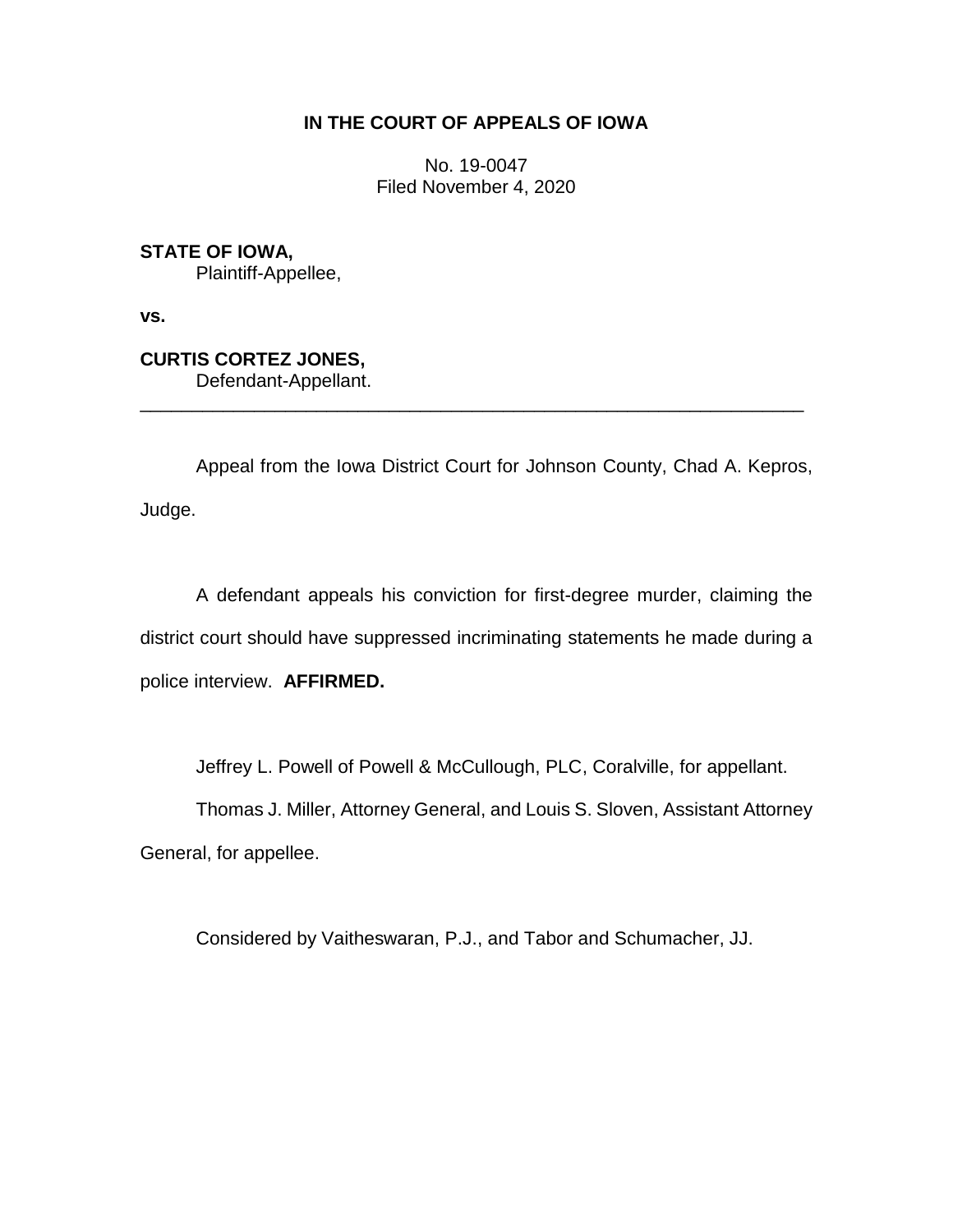### **TABOR, Judge.**

A jury convicted Curtis Jones of first-degree murder in the shooting death of cabdriver Ricky Lillie. Jones now seeks to reverse that conviction and win a new trial. He contends the district court should not have allowed the jury to hear statements he made to investigators during a custodial interrogation. While Jones did not confess to the crime, he claims the court should have suppressed his incriminating statements as involuntary. Jones contends the officers employed intimidation tactics, that coupled with his use of marijuana and Xanax before the interview, amounted to coercion.

 Considering the totality of the circumstances, as Jones urges, we do not perceive his statements to be the product of police overreach. Likewise, the recorded interview reveals no impairment linked to Jones's self-reported "high" from ingesting drugs. Rather, Jones tracks the officers' questions and answers coherently throughout the interrogation. Because Jones made the statements voluntarily, the district court properly denied his motion to suppress. Thus, we affirm his conviction.

#### **I. Facts and Prior Proceedings**

 $\overline{a}$ 

Lillie was working an overnight shift as a taxicab driver in June 2017. Around 3:00 a.m., a dispatcher for Yellow Cab noticed Lillie's taxi had not moved from the Alexis Park Inn parking lot in Iowa City for several hours.<sup>1</sup> Believing Lillie could have fallen asleep, the dispatcher sent driver Patrick Madden to check on

2

<sup>&</sup>lt;sup>1</sup> The dispatcher could monitor drivers' movements at the main office through a centralized computer system. Each taxicab had a computer tablet with GPS capability that notified the dispatchers of the drivers' current locations. The tablet remembered route information and tracked when a ride began and ended.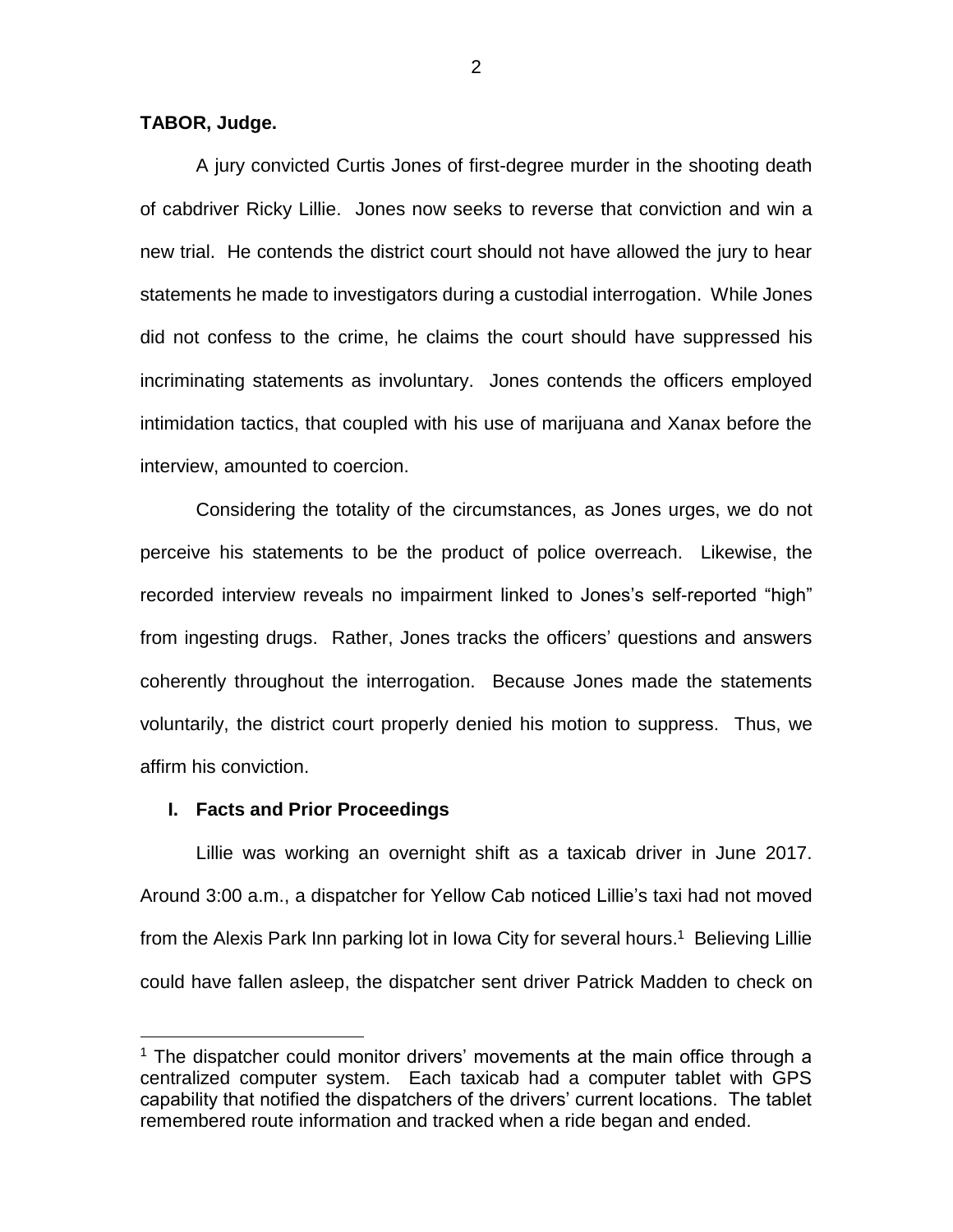him. When Madden arrived at the parking lot, he saw Lillie slumped down on the taxi's front passenger seat. After several unsuccessful attempts to wake Lillie, Madden told the dispatcher to call 911. The responding officer "knew immediately" that Lillie was dead. The officer noticed blood smeared inside the taxi and "pooling" on the ground outside the passenger-side door.

An autopsy determined Lillie died from two gunshot wounds to the head at close or contact range. But crime scene investigators found no weapons or shell casings inside the taxi. They also found no cash despite the fare log showing Lillie took in nearly eighty dollars that night. The medical examiner recovered only a five dollar bill and loose change in Lillie's pockets. Later, officers found Lillie's wallet "tucked in" a bush within walking distance of the Alexis Park Inn.

To start their investigation, Iowa City police used Yellow Cab's GPS tracking system to pinpoint the last trip Lillie took before he was killed. Following that route, officers discovered a passenger flagged Lillie's cab at the Kum & Go station near downtown Iowa City around 10:50 p.m. The taxi arrived at the Alexis Park Inn fifteen minutes later. Based on video surveillance footage from the gas station and the hotel, officers later identified the passenger as Jones. The footage showed Jones exiting the cab at the Alexis Park Inn. And no one else approached the vehicle before Madden found Lillie's body a few hours later.

Meanwhile, the Keota Police Department was also looking into Jones for a different crime involving a stolen Pontiac  $G6<sup>2</sup>$  The day after the murder, police

 $\overline{a}$ 

3

 $2$  The Keota chief of police received a report that a Pontiac had been stolen the same day as the Lillie murder. After speaking with several eyewitnesses, the officer suspected Jones was involved.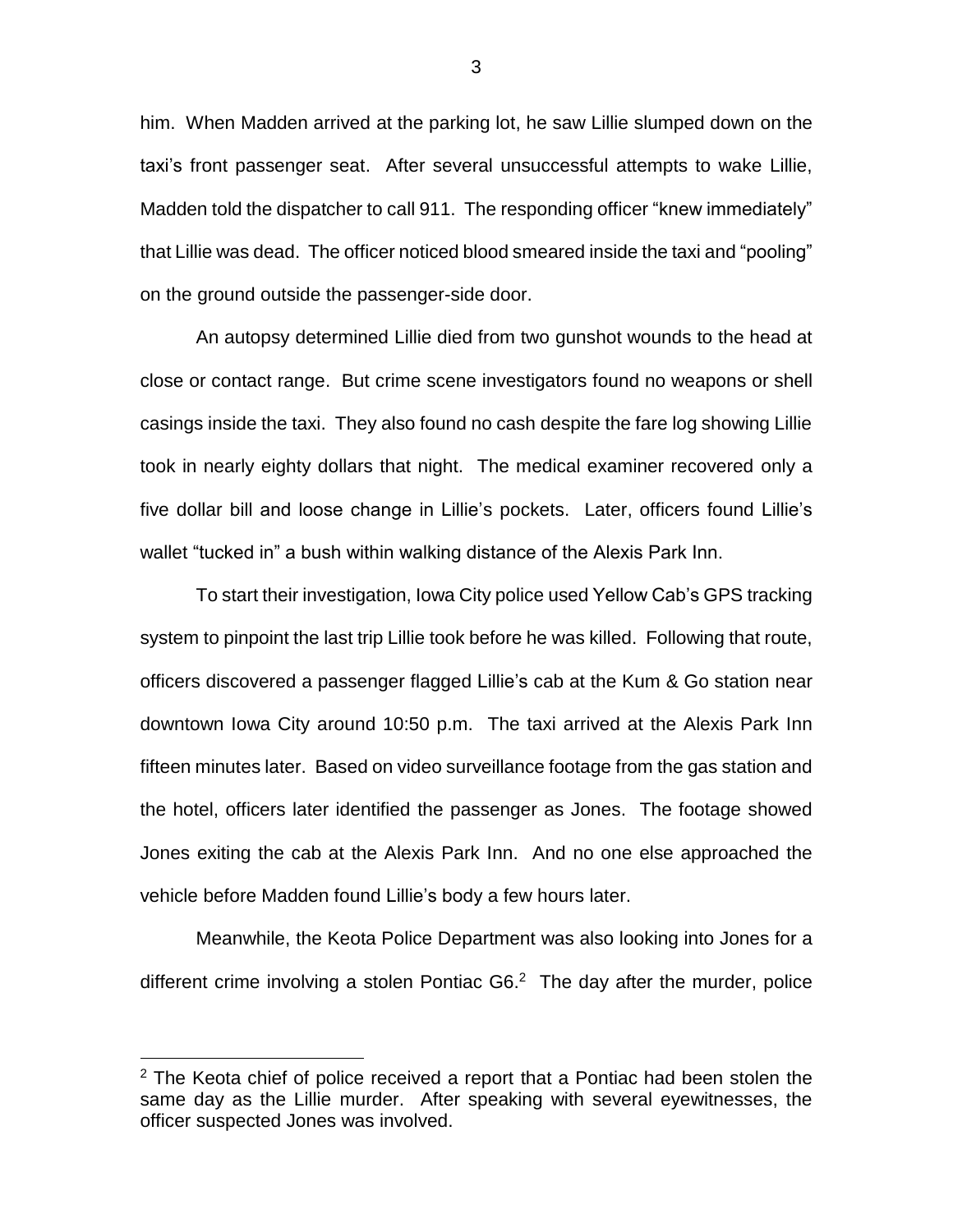officers from Keokuk County located the Pontiac at a Burlington motel where Jones had checked in earlier that day. After seeing video proof that Jones drove the Pontiac, the Keota police obtained a warrant to arrest Jones for theft. Around the same time, Iowa City police issued a press release with an image of the suspect in Lillie's homicide, asking the public for help with identification. Recognizing Jones by his clothing and a distinctive green athletic backpack, the Keota officer contacted the Iowa City police and shared information about the outstanding arrest warrant in the car theft.

With Jones identified as the suspect in Lillie's murder, Iowa City detective Benjamin Hektoen and several colleagues surveilled the apartment where Jones's mother lived in Mount Pleasant. When the mother drove from the apartment parking lot with Jones in the passenger seat, law enforcement conducted a traffic stop.<sup>3</sup> Officers ordered Jones from the car, onto the ground, and handcuffed him. Then, Hektoen approached Jones and assisted him to his feet. At that point, another officer's body camera captured Hektoen giving Jones the *Miranda*  warnings.<sup>4</sup> After reciting the rights, Hektoen asked Jones, "Do you understand everything I just said to you?" Jones "nodded in agreement and said yeah."<sup>5</sup>

<sup>&</sup>lt;sup>3</sup> Officers from the Mount Pleasant Police Department, Henry County Sheriff's Office, and the Iowa State Patrol stopped the vehicle and removed all the passengers. This encounter took place on a public street in the afternoon.

<sup>4</sup> Under *Miranda v. Arizona*, 384 U.S. 436, 444 (1966), a person accused of a crime must be warned before police questioning "that he has a right to remain silent, that any statement he does make may be used as evidence against him, and that he has a right to the presence of an attorney, either retained or appointed."

<sup>&</sup>lt;sup>5</sup> Several officers testified that they drew their weapons during the "felony stop" anticipating Jones could be dangerous. But they holstered their guns after Jones was in handcuffs. According to Hektoen, no weapons were displayed when he read Jones his *Miranda* rights.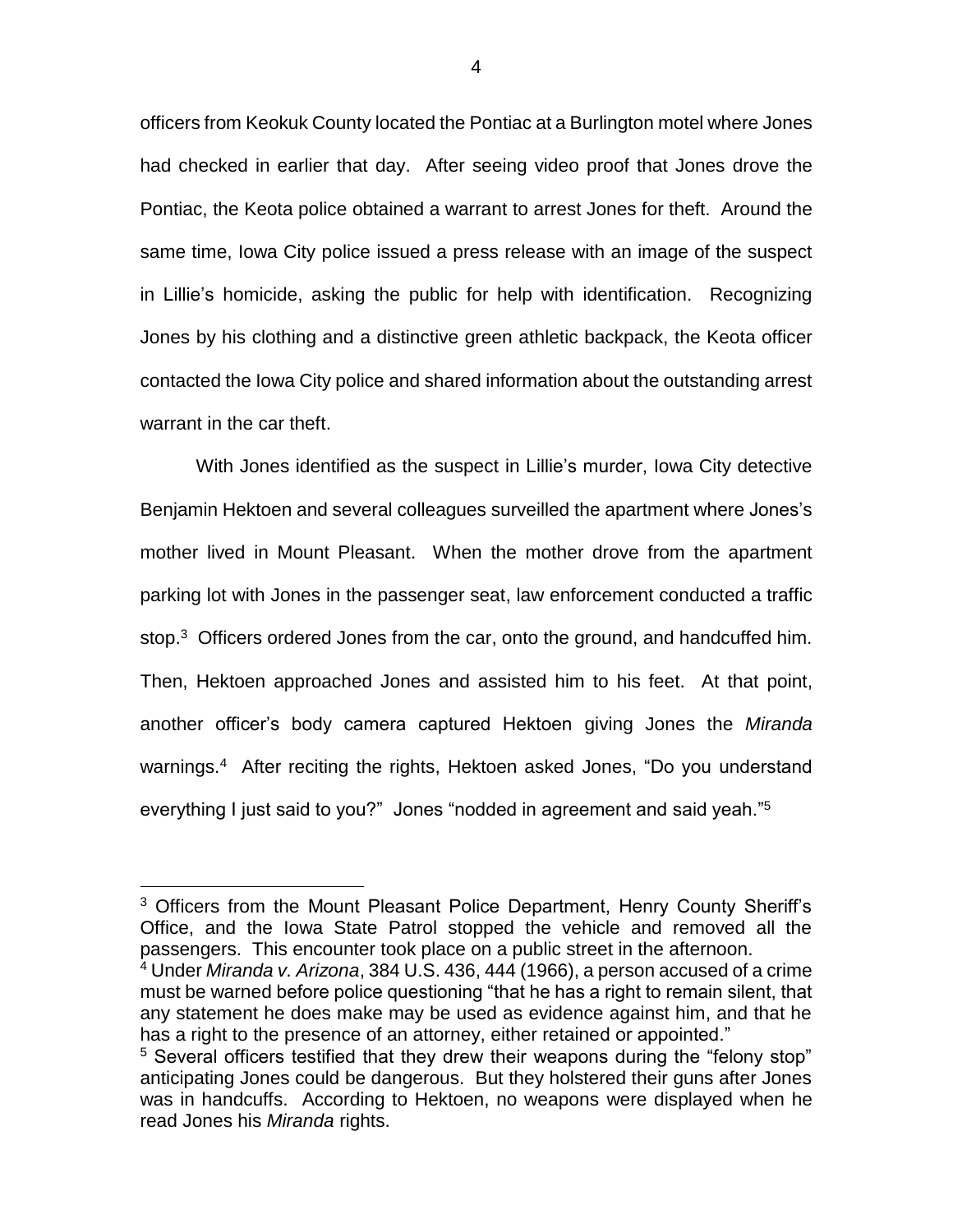Following the arrest, Hektoen and officer Niles Mercer took Jones to the Henry County Sheriff's Office for questioning. <sup>6</sup> Jones waited over an hour for the interview because Hektoen and Mercer needed time to meet with local law enforcement to discuss the investigation's next steps. During that time, deputies provided Jones a full meal, drink, and access to the restroom. Jones remained in handcuffs, a belly chain, and leg restraints while he was in custody.

The interview took place in a processing room at the sheriff's office.<sup>7</sup> The officers began the interview without reminding Jones of his *Miranda* rights. They first asked Jones about the stolen car in Keota. Recalling those inquiries, Hektoen testified: "[Jones] responded to my questions clearly, he articulated his answers, he spoke directly and accurately for the most part, and seemed to understand everything that I was asking him."

But when the officers shifted to asking about the homicide, they noticed a change in Jones's tone. Hektoen explained: "His responses to me during that line of questioning were very inconsistent, he was unable to provide a coherent line of answers to my questions, and he asserted the fact that he was high." When the officers asked what he was high on, Jones claimed he used "marijuana wax" and took Xanax earlier that day. After that exchange, Jones often mentioned using drugs rather than answer questions. The officers believed the references to drug use were "excuses for his inability or unwillingness to provide an accurate statement of his activities." Both officers had specialized training and experience

<sup>6</sup> Only three to four minutes elapsed from Jones receiving his *Miranda* warnings until they arrived at the sheriff's office.

 $7$  The room was about ten-feet wide by eighteen-feet long and held three chairs, some shelves, and a couple of computers.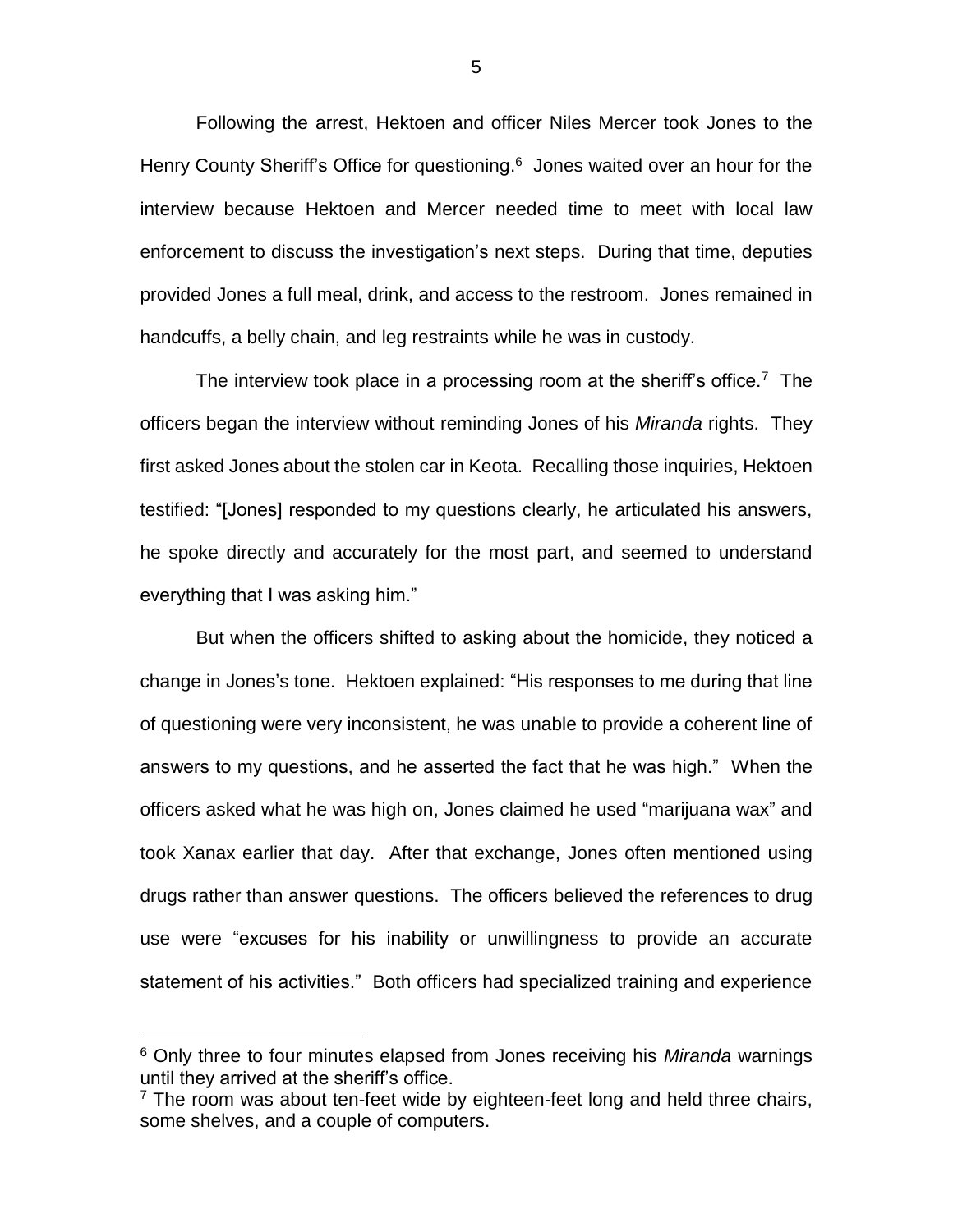in identifying when a person was under the influence, and neither believed Jones showed signs of drugs or alcohol impairment.

The interview grew confrontational when the officers pressed Jones about inconsistencies between his version and the video surveillance on the night of the homicide. At that point, Jones looked confused and asked, "Why am I being questioned?" Without responding, the officers circled back to the stolen Pontiac.<sup>8</sup> But then a frustrated Hektoen accused Jones of lying and said he had video proof that Jones left the cab at the Alexis Park Inn before the driver was found dead. From there, the once-cordial interview took a hostile turn. Both the officers and Jones raised their voices and yelled profanities. Detective Hektoen, who sat about three to four feet away from Jones, leaned closer at times—though he never made any physical contact with Jones. Despite the hostility, Jones did not assert his right to remain silent or invoke his right to have an attorney present.<sup>9</sup>

After the State charged him with murder, Jones moved to suppress all the statements he made during that interview. Jones challenged both the voluntariness of his *Miranda* rights waiver and the voluntariness of his

<sup>&</sup>lt;sup>8</sup> The interviewers questioned Jones about both investigations because they believed the two crimes were related. They believed the stolen car proved Jones's motive and preparation for the murder.

<sup>&</sup>lt;sup>9</sup> In the interview's last two minutes, officers asked Jones about a different, then unsolved, Iowa City homicide. *See State v. Jones*, No. 19-0494, 2020 WL 3264377, at \*1 (Iowa Ct. App. June 17, 2020) (upholding same suspect's murder conviction in the April 2017 death of Jonathan Wieseler). Jones said: "Next time you come, bring my lawyer with you." Believing that retort did not invoke his right to counsel, the officers continued to ask a few more questions. Even so, the officers ended the interview shortly after without eliciting any more incriminating statements.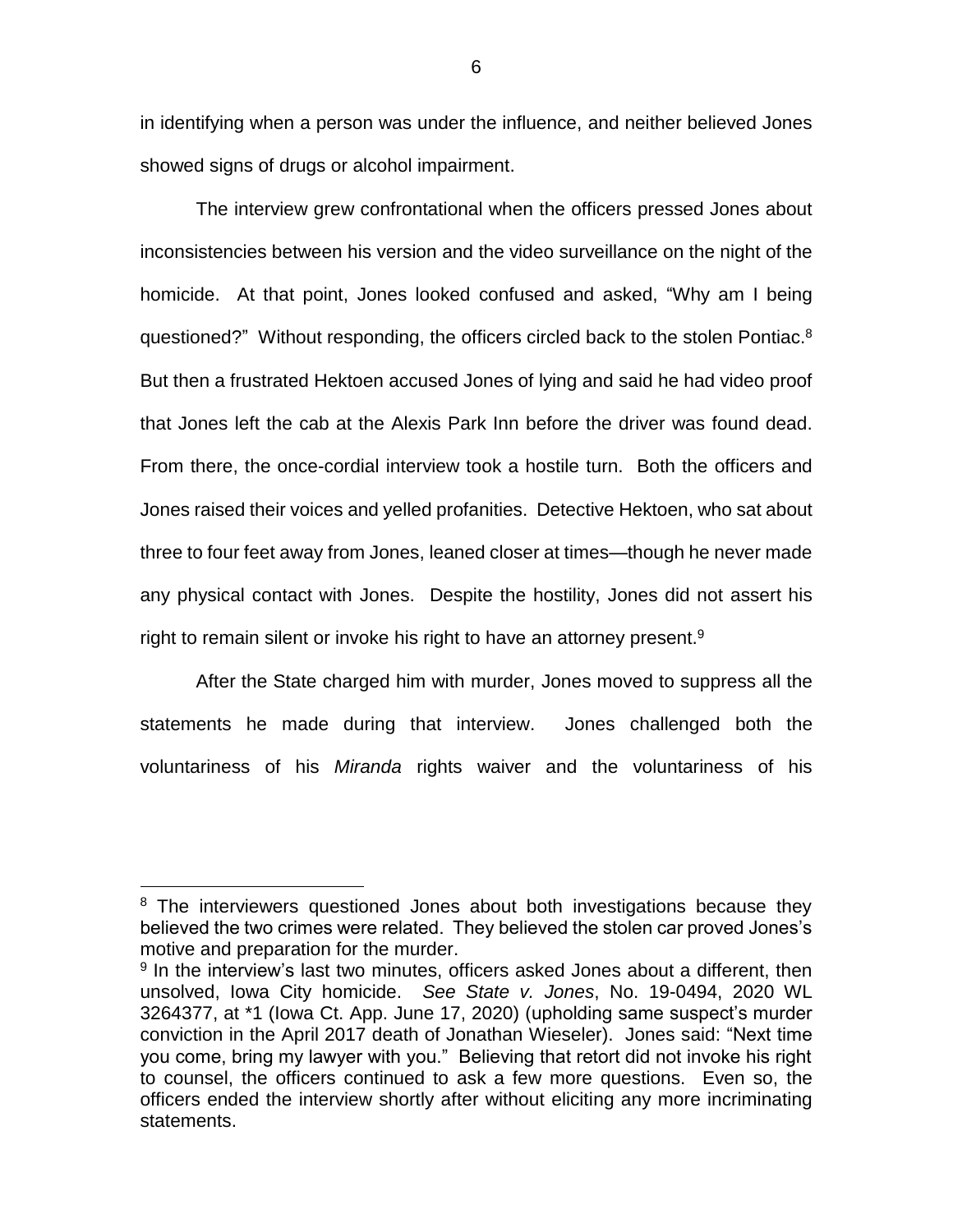statements.<sup>10</sup> At the March 2018 suppression hearing, the State presented testimony from Hektoen and Mercer and offered a bodycam video showing the *Miranda-*warning recitation, as well as audio and video recordings of the interview.

In its June ruling, the court denied the motion on both grounds. In determining Jones voluntarily waived his *Miranda* rights, <sup>11</sup> the court considered the totality of circumstances, including the time, place, and manner in which Jones received the *Miranda* warnings; the lack of physical coercion; Jones's age and intelligence; and Jones's "great deal of familiarity with the criminal justice system, and with his *Miranda* rights specifically." The court also found no proof that Jones's alleged intoxication undermined the voluntary nature of his waiver.

On the separate issue of the voluntariness of Jones's statements after the *Miranda* waiver, the court determined "the record [did] not support [Jones's] claim that his will was overborne or that his capacity for self-determination was critically impaired." The court considered the "reasonable duration" of the interview, the lack of physical coercion (such as displaying weapons or using physical force), and Jones's ability to respond appropriately to the officers' questions. Again, the court noted the video did not show Jones's alleged intoxication affected the voluntariness of his statements. Finally, the court determined Jones did not unambiguously invoke his right to an attorney by saying, "Next time you come,

<sup>10</sup> The motion also challenged the adequacy of the *Miranda* warnings, but the defense withdrew that claim at the suppression hearing.

<sup>11</sup> An accused waives the *Miranda* rights only when "the waiver is made voluntarily, knowingly and intelligently." *Miranda*, 384 U.S. at 479. The State has the burden to prove the accused waived those rights before making a statement. *Id.* If the State fails to meet that burden, "no evidence obtained as a result of interrogation can be used against [the defendant]." *Id.*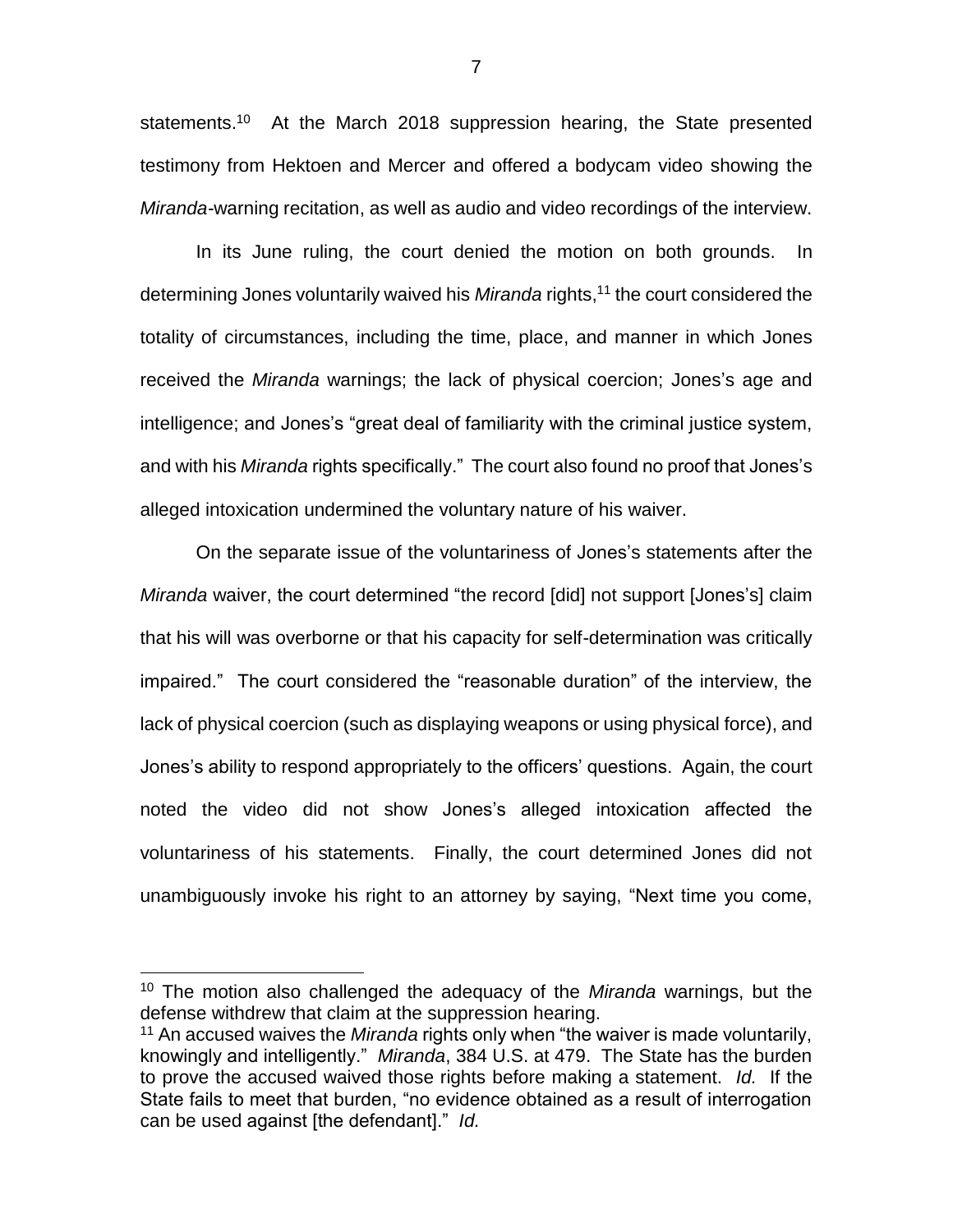bring my lawyer with you." Rejecting Jones's arguments for suppression, the court allowed the State to use his statements as evidence at the trial.

But those statements represented a small slice of the State's proof.<sup>12</sup> During the fifteen-day jury trial, the State presented more than forty witnesses and offered over a hundred exhibits, including a redacted version of the police interview recording.<sup>13</sup> After hearing all the evidence, the jury convicted Jones of first-degree murder, in violation of Iowa Code sections 707.1 and  $707.2(1)(A)$ –(B) (2017). The court sentenced him to life imprisonment without parole. Jones appeals.

## **II. Scope of Review**

 $\overline{a}$ 

We review challenges to suppression rulings based on federal and state constitutional grounds de novo.<sup>14</sup> *See State v. Lane*, 726 N.W.2d 371, 377 (Iowa 2007). This requires us to "make an independent evaluation of the totality of the circumstances as shown by the entire record." *State v. Turner*, 630 N.W.2d 601, 606 (Iowa 2001) (quoting *State v. Howard*, 509 N.W.2d 764, 767 (Iowa 1993)). "We give deference to the district court's fact findings due to its opportunity to assess the credibility of witnesses, but we are not bound by those findings." *Turner*, 630 N.W.2d at 606 (citation omitted).

<sup>&</sup>lt;sup>12</sup> Although Jones denied shooting Lillie, he did make incriminating statements during the interview. Prime among those were Jones's admissions to being at the Kum & Go and taking a cab on the night of the murder.

 $13$  The redactions related to Jones's criminal history, prior incarceration, and any comments made by the officers about Jones's credibility.

<sup>&</sup>lt;sup>14</sup> In his motion to suppress, Jones cited both the Fifth Amendment to the U.S. Constitution and Article I, Section 9 the Iowa Constitution. But he cites neither provision in his appellant's brief. Because Jones relies on case law that cites the federal provision and does not advocate for a separate analysis under the state constitution, we apply the general federal framework.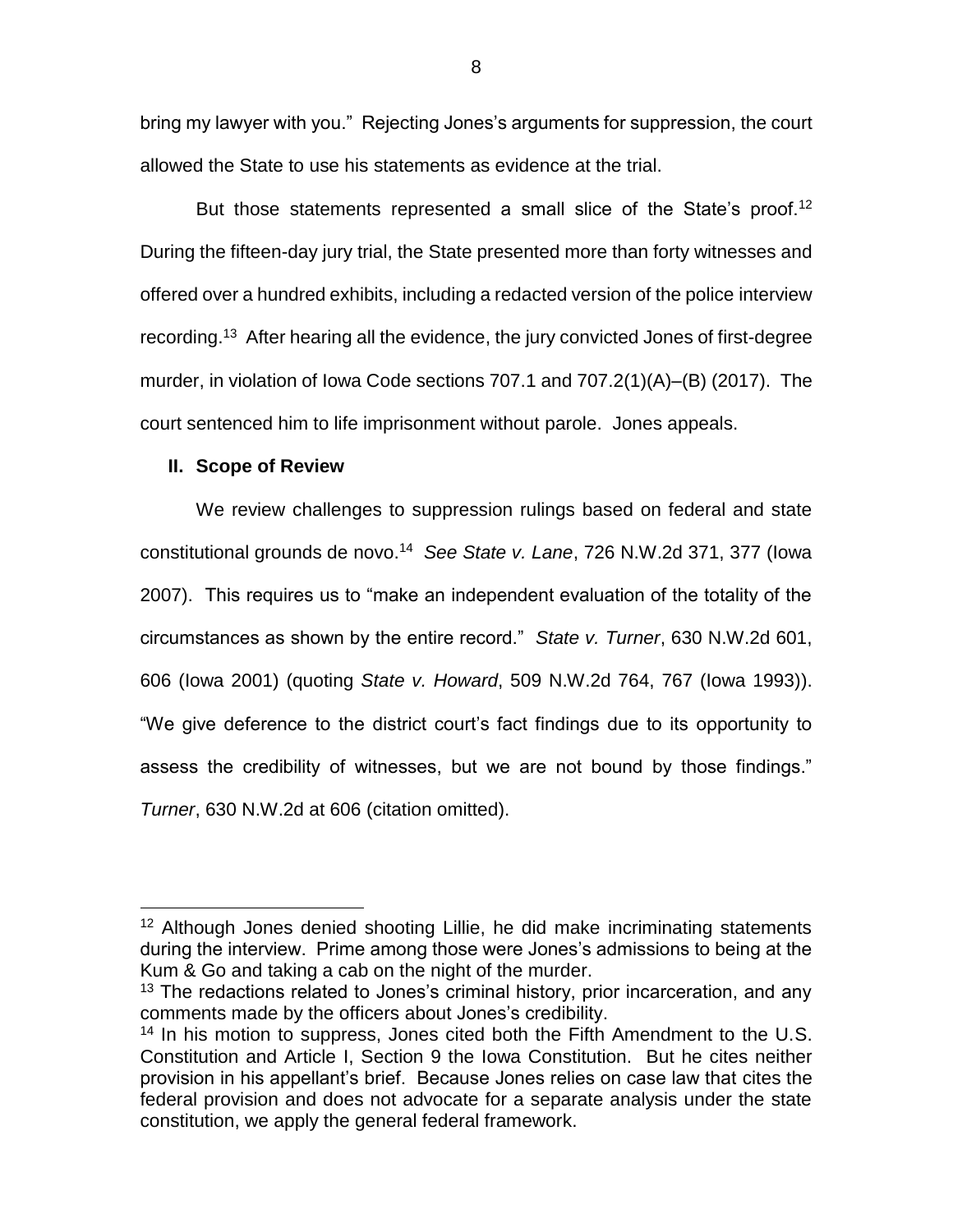### **III. Voluntariness of Jones's Statements to Police**

We start by clarifying the issue before us. As the district court explained, whether Jones made his statements after an effective waiver of his *Miranda* rights and whether his statements were voluntary are separate issues. *See State v. Hodges*, 326 N.W.2d 345, 347 (Iowa 1982) (citing *State v. Snethen*, 245 N.W.2d 308, 311 (Iowa 1976)).

Yet Jones blurs the line between those claims on appeal. In his appellant's brief, Jones states: "The question is whether Jones' waiver was voluntary, and if Jones' Miranda rights were intelligently abandoned." But he does not then analyze that *Miranda*-waiver issue. Instead, Jones argues his statements were involuntary. He claims drug use impaired his ability to respond to the officers' questions and made him "more susceptible to manipulation."

Responding to Jones's argument, the State contends in its appellee's brief: "His only challenge is that his statements were involuntarily made, due to intoxication from drugs and coercive police questioning." Jones filed no reply brief to correct the State's contention. Like the State, we read Jones argument as limited to the voluntariness of his statements.

To determine voluntariness, we look to the totality of circumstances encompassing both the characteristics of the accused and the details of the interrogation process. <sup>15</sup> *State v. Cullison*, 227 N.W.2d 121, 127 (Iowa 1975).

<sup>&</sup>lt;sup>15</sup> When defendants contend their confessions stem from impermissible promises of leniency by their interrogators, our supreme court applies an evidentiary test for admissibility rather than the constitutional totality-of-circumstances test. *See State v. Polk*, 812 N.W.2d 670, 674 (Iowa 2012) (citing State *v. McCoy*, 692 N.W.2d 6, 27–29 (Iowa 2005)). In his brief, Jones makes the fleeting assertion: "Officer Hektoen implied that Jones may be able to receive a charge of involuntary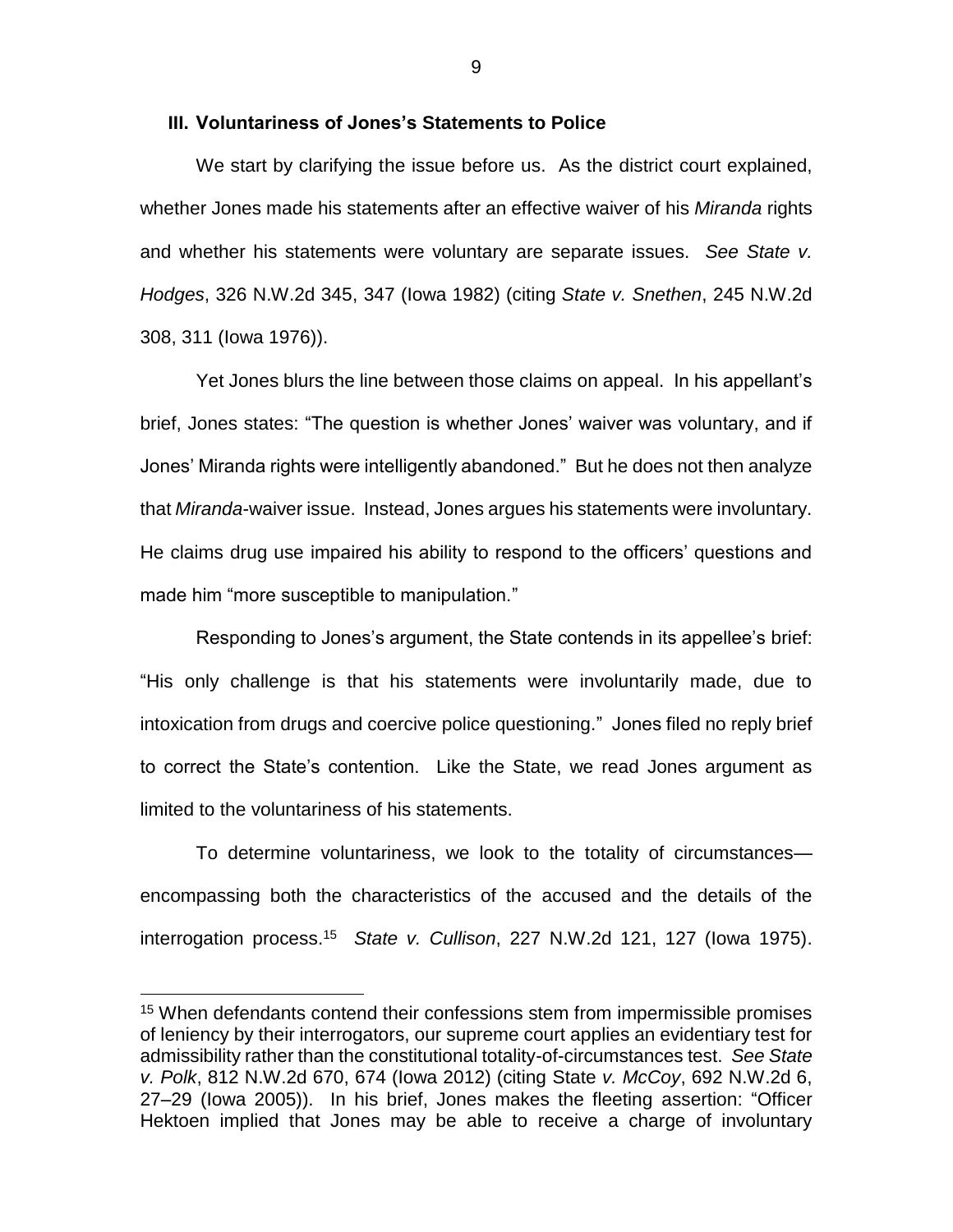Those circumstances must show "the statements were the product of an essentially free and unconstrained choice, made by the subject at a time when that person's will was not overborne or the capacity for self-determination critically impaired." *State v. Bowers*, 656 N.W.2d 349, 353 (Iowa 2002) (citations omitted). The State must prove voluntariness by a preponderance of the evidence. *State v. Countryman*, 572 N.W.2d 553, 558 (Iowa 1997). In making this assessment, we consider (1) the defendant's age, experience, and prior record, (2) the length of the detention and interrogation, (3) whether the interviewers used physical coercion, including the deprivation of food or sleep, (4) whether the defendant understood the questions, and (5) "the defendant's physical and emotional condition and his reaction to the interrogation." *Hodges*, 326 N.W.2d at 348. A defendant's intoxication is one factor in the analysis. *See State v. Smith*, 546 N.W.2d 916, 926 (Iowa 1996).

Applying those factors here, we find little support for Jones's coercion claim. Jones was forty-one years old and had an extensive criminal record, which suggests he understood the nature of the interrogation and his *Miranda* rights. The officers interviewed Jones for an hour and fifteen minutes—not a particularly taxing length of time. Granted, Jones waited an hour before the interview. But during that wait, officers provided him refreshments and restroom breaks. *See Heaivilin v. State*, No. 04-0322, 2005 WL 599694, at \*2 (Iowa Ct. App. Mar. 16, 2005) (finding no coercion despite fact that the accused was held at police station for

manslaughter instead of First Degree Murder, if Jones changed or altered his statement that he didn't remember being in Iowa City." But Jones does not advocate for the common-law test for admissibility in his briefing. So we decline to make that argument on his behalf.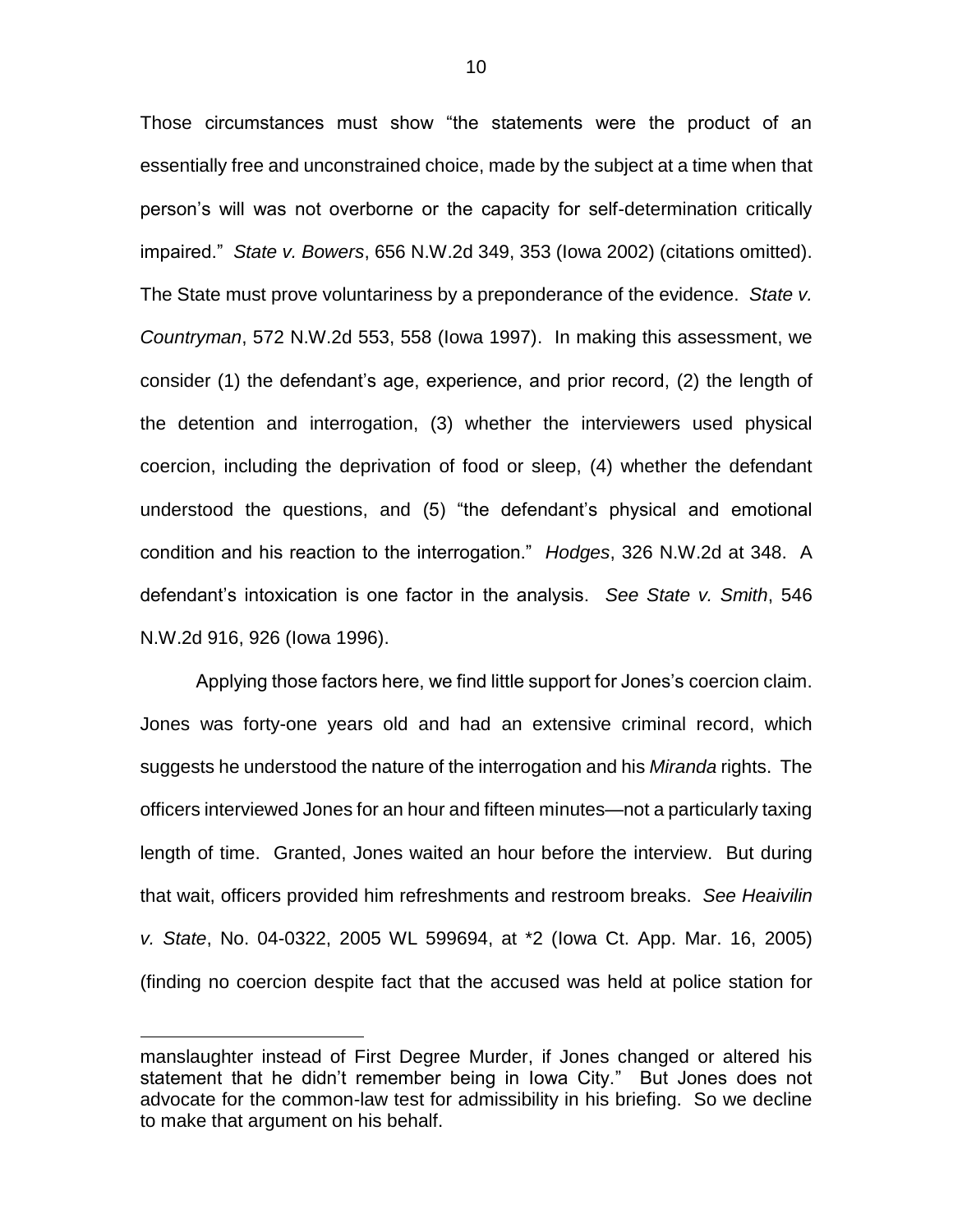about seven hours and interviewed for two hours). The officers explained that Jones understood their questions about the car theft. But they perceived that he feigned confusion when the conversation turned to Lillie's murder. Our review of the video corroborates their perception. Jones appeared coherent throughout the interview and directly addressed the officers' questions. He discussed his family and his work history. And he offered a detailed timeline of his activities during the week before.

On appeal, Jones focuses on the last in the list of voluntariness factors: his physical and emotional condition and his reaction to the interrogation. To bolster his argument, he relies on two of our unpublished cases, *State v. Cue*, No. 08- 1596, 2009 WL 3337668, at \*9 (Iowa Ct. App. Oct. 7, 2009) and *State v. Ellenbecker*, No. 15-0726, 2016 WL 3272168, at \*4 (Iowa Ct. App. June 15, 2016). In those cases, we decided that pointed police interrogation could amount to unconstitutional coercion when the suspect was vulnerable from being intoxicated, taking pain killers, or experiencing emotional distress. We find Jones's reliance on those two cases is misplaced. Unlike *Cue* and *Ellenbecker*, where there was objective proof of the defendants' intoxication and heightened emotions, we have no similar proof of Jones's impairment besides his own assertion. We are also unable to detect from the video recording of the interview that Jones was in a debilitated mental state. Although Jones expressed confusion and heightened emotions in flashes, he reacted with hostility only when the officers asked him targeted questions about the murder.

The State analogizes Jones's interview to the questioning in *State v. Countryman*. In that case, our supreme court found the defendant's statements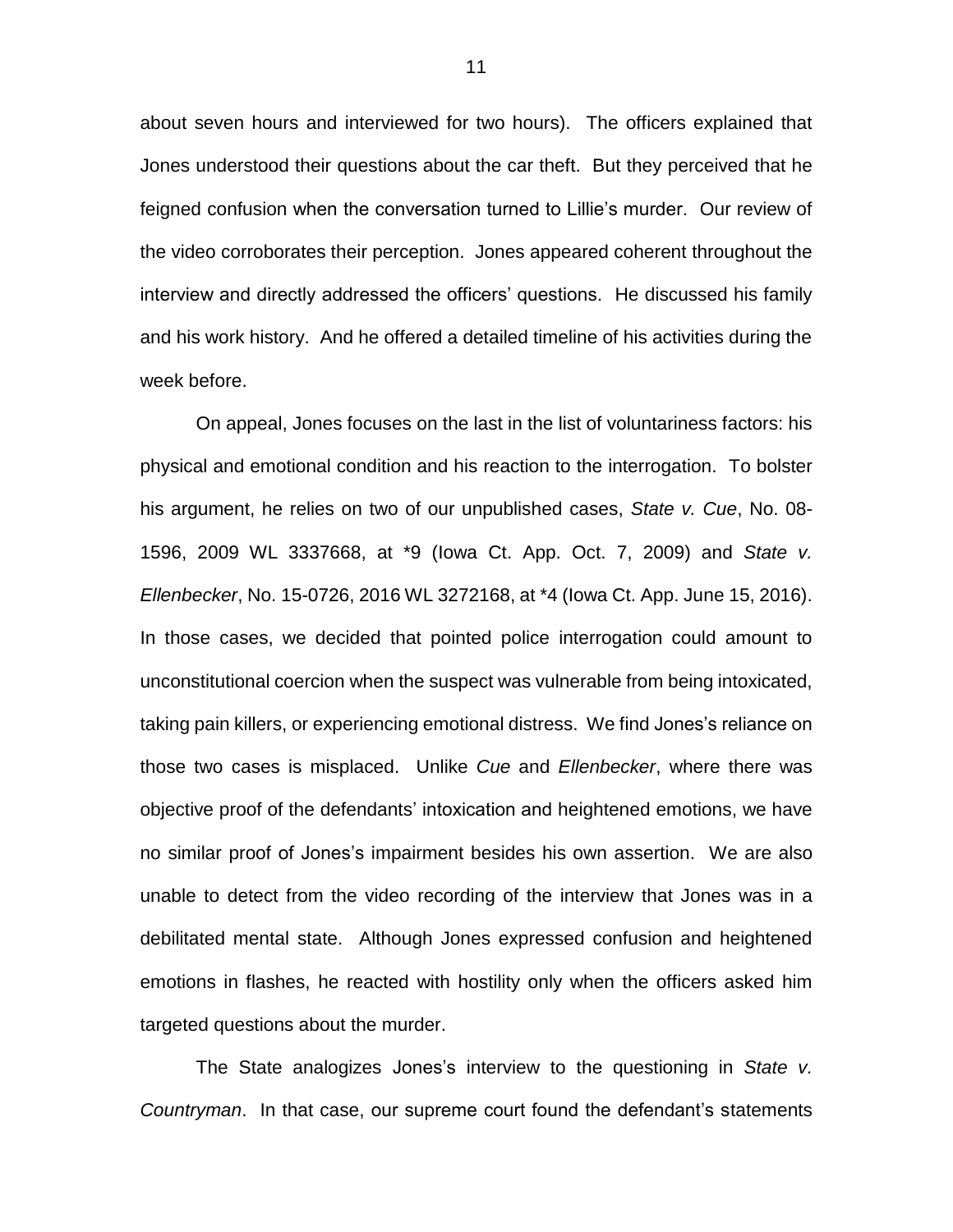were voluntary because she was easy to understand and responsive to the officers when asked "about her name and where she was from." *Countryman*, 572 N.W.2d at 559. The court noted Countryman "seemed conscious of the meaning of her words and able to appreciate the nature and consequences of her statements" despite exhibiting confusion and being under the influence of drugs. *Id.* The court decided the evidence did not show Countryman's "mental state was so disabling as to render her unable to make a voluntary statement, or that she was unduly susceptible" to police manipulation. *Id.* 

Applying that standard to Jones, we find his professed ingestion of drugs before the interview did not affect him to a degree sufficient to render his statements involuntary. Jones did not slur words or act drowsy. His conversation was consistently logical, even if evasive and combative. Early in the interview, before the officers raised their voices, Jones acknowledged taking a cab ride from the Kum & Go. But he insisted he asked to be dropped off at a nearby HyVee grocery store and someone else got into the cab. Jones stuck to that story despite pressure from the officers to admit to the murder. And although Jones claims he was in an "agitated emotional condition" out of concern for his mother who witnessed his arrest, that concern did not manifest as so intense that it impinged on his judgment. Jones mentioned his mother when Hektoen and Mercer were no longer in the room, thus undermining any claim of influence.

As to Jones's claim of police intimidation, the record does not show the officers' tactics defeated his capacity for self-determination. True, the officers did accuse Jones of lying as their interrogation reached a crescendo. But for the most part, they talked to Jones in a calm manner. Jones also highlights his placement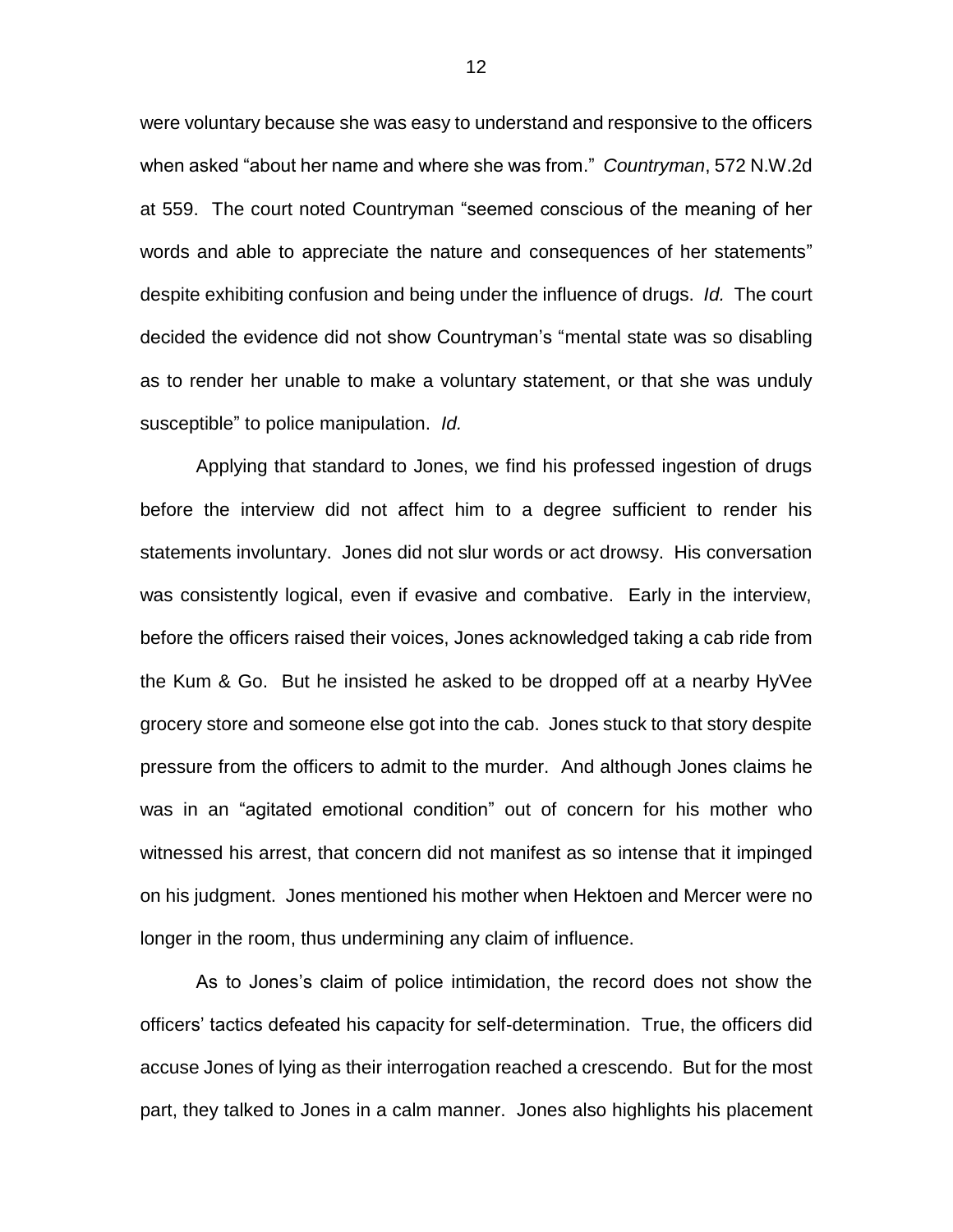in the corner of the interview room with leg chains and handcuffs.<sup>16</sup> But those restraints did not critically impair his ability to make voluntary statements given the totality of circumstances. The State established by a preponderance of the evidence that Jones's statements were the product of his "essentially free and unconstrained choice" to provide information in response to the officer's questioning. Because Jones's will was not overborne during the interview, we find the statements were voluntary and admissible.

But even if the district court should have suppressed the statements, their admission was harmless beyond a reasonable doubt because the State offered overwhelming evidence of Jones's guilt. *See State v. Wells*, 738 N.W.2d 214, 219 (Iowa 2007). The record contains strong proof enabling the jury to convict Jones for Lillie's murder, separate from Jones's statements. Video surveillance footage placed Jones both at the Kum & Go and at Alexis Park Inn on the night of the murder. The Keota officer and other witnesses identified Jones as the person in the video. The State offered physical evidence connecting Jones to the crime. For instance, at his mother's apartment building, witnesses found a handgun bearing Jones's DNA and containing ammunition that matched the bullets used to kill Lillie. The shoes Jones wore when officers arrested him had stains containing DNA from both Lillie and Jones. The State also offered evidence that Jones called an acquaintance from jail, asking him to retrieve another hidden handgun, which was stolen at the same time as the murder weapon. Given all this evidence, any error

<sup>&</sup>lt;sup>16</sup> The handcuffs did not prevent Jones from accessing a water cup provided to him during the interview and the leg chains did not prevent him from walking to the restroom when he told the officers he needed a break.